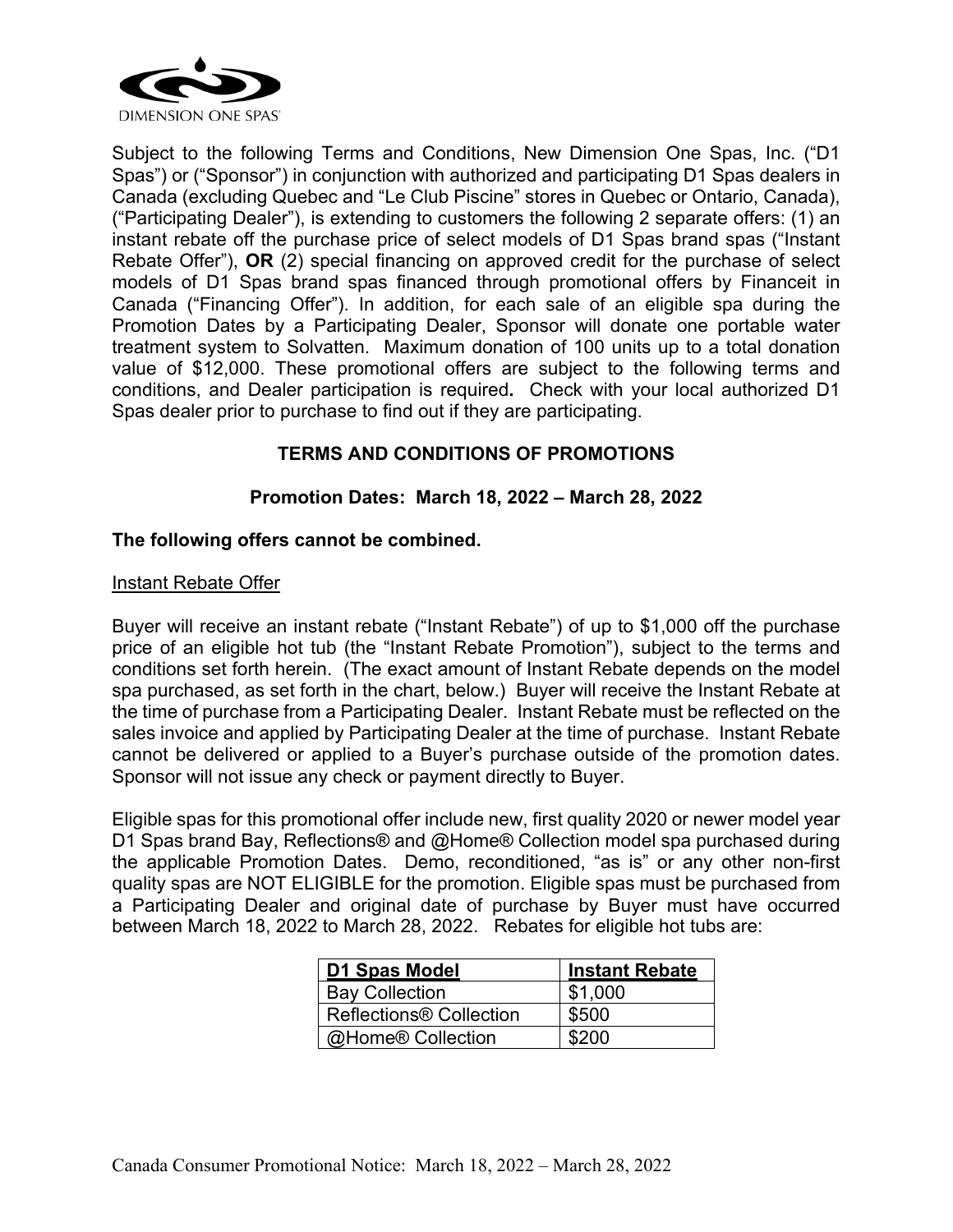

### Financing Offer

Financing offer is available for eligible spa purchases financed through Financeit, on promotional rates and on approved credit. All credit decisions are solely made by Financeit. Eligible spas for this promotion include select new, first quality 2020 or newer model year D1 Spas brand Bay, Reflections® and @Home® Collection model spas purchased during the applicable Promotion Dates, as set forth below. Demo, reconditioned, "as is" or any other non-first quality hot tubs are not eligible for the promotion.

**Canada Residents**- Financing offers are available OAC (on approved credit) through Financeit. Regular equal monthly payments are required during the promotional period. See Participating Dealer for complete details. Offer expires 3/28/2022. Offer available 3/18/2022-3/28/2022.

#### General Terms and Conditions Applicable to Both Offers

Dealer participation is required for these promotions. Check with Dealer prior to purchase to see if it is participating. Eligible spas must be purchased from a participating and authorized Dealer in Canada (excluding Quebec and "Le Club Piscine" stores in Quebec or Ontario, Canada) and original date of purchase by Buyer must occur between the applicable Promotion Dates, with the sales invoice to Buyer reflecting proper and timely application of the applicable promotion. Buyer must confirm Dealer's participation prior to purchase. These promotional offers are not valid on exchanges or returned products or in conjunction with other offers. Offers not valid on prior purchases, or purchases after the Promotion Dates.

Buyer must take delivery of the eligible spa and register the warranty no later than March 29, 2023, or will forfeit the applicable Instant Rebate or Financing Offer Promotion. Warranties are not transferrable, unless such a restriction is expressly prohibited by applicable law. Sponsor is not responsible for late, incomplete, or misdirected Sales Slips or registered warranties, regardless of the reason.

Eligible spas must be installed in Canada (excluding Quebec). Sponsor reserves the right to modify, substitute or end promotions without notice. Sponsor and those involved in the development, handling, production, implementation and distribution of the promotions, and their advertising or promotion agencies, parent companies, agents, officers, employees, licensees, subsidiaries or affiliates, service providers, credit suppliers, or any other persons/entities directly associated with these promotions (collectively "Promotion Entities") are not responsible or liable for multiple, incomplete or late submissions, redemption forms or other documents and sale support that are entered by other than human means (such as by an automated computer program or any non-human mechanics), or that are late, destroyed, incomplete, lost, misdirected, forged, damaged, mutilated, tampered with or promotion forms that are otherwise not in compliance with these Terms and Conditions (whether due to the fault of the entrant, Sponsor,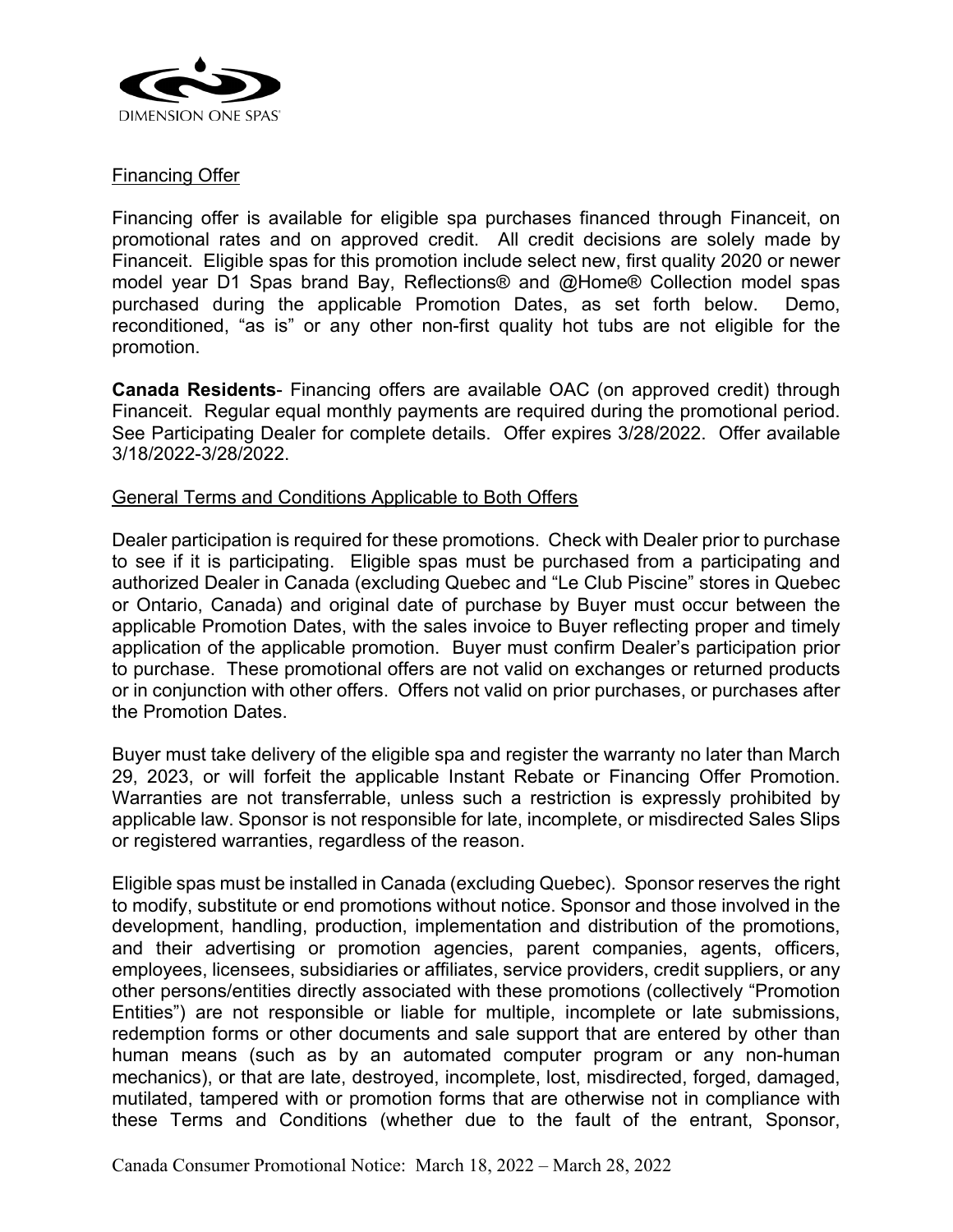

Participating Dealer, or any other Promotion Entity), regardless of reason, and all such promotion entries that do not strictly comply with the Terms and Conditions will be disqualified. Any person attempting to defraud Sponsor or tamper with promotion in any way will be prosecuted to the full extent permitted by law, will not receive the promotional offer, and will be charged the full amount for the spa(s) in question.

In addition to the Instant Rebate and Financing Offers, for each eligible spa sold by a Participating Dealer during the Promotion Dates for which the Dealer submits timely information to Sponsor, Sponsor will donate one portable water treatment system to Solvatten. The total donation will be up to 100 units up to a total value of \$12,000 and shall be paid within 90 days of D1 Spas confirming all criteria were met. In order for the donation to be made, the Participating Dealer must submit proof of purchase to D1 Spas through a Redemption Site no later than April 8, 2022, showing the purchase of an eligible spa during the Promotion Dates.

Promotion Entities shall not be liable for any injury, damage, loss, expense, accident, delay, inconvenience or irregularity that may be caused or contributed to (1) by any wrongful, negligent or unauthorized act or omission on the part of a promotion supplier or any of its agents, servants, employees or independent contractors, (2) by any wrongful, negligent or unauthorized act or omission on the part of any other person or entity not an employee of Sponsor, or (3) by any other cause, condition or event whatsoever beyond the control of Sponsor or its parents, subsidiaries and affiliated companies. Sponsor shall not be liable for any injury, damage, loss, expense, accident, delay, inconvenience or irregularity arising out of or relating to these promotions, even if caused by the negligence of Sponsor. Promotion Entities shall have no responsibility or liability in connection with these promotions related to misprinted or typographical errors on the Web Site, these Terms and Conditions, or other promotional materials, even if caused by the negligence of the Sponsor and/or Promotion Entities.

Buyer further agrees to indemnify and hold harmless Promotion Entities from any and all liability resulting or arising from the promotion, to release all rights to bring any claim, action or proceeding against Promotion Entities, and hereby acknowledges that said Promotion Entities have neither made nor are in any manner responsible or liable for the payment of any promotional item or benefit.

Buyer agrees to indemnify and hold harmless the Promotion Entities, including without limitation Sponsor, and each of them from and against any and all liability, damages, costs, attorney fees, etc. incurred with regard to any claim by any person(s) in connection with any and all of the rights and benefits conferred by Buyer or Participating Dealer upon the Promotion Entities in these Terms and Conditions.

Limit one Instant Rebate or Financing Offer per spa purchase. Promotional offers from Sponsor cannot be combined.

**PERSONAL INFORMATION:** The Sponsor is collecting personal information about you for the purpose of administering these promotions. Your personal information will be used